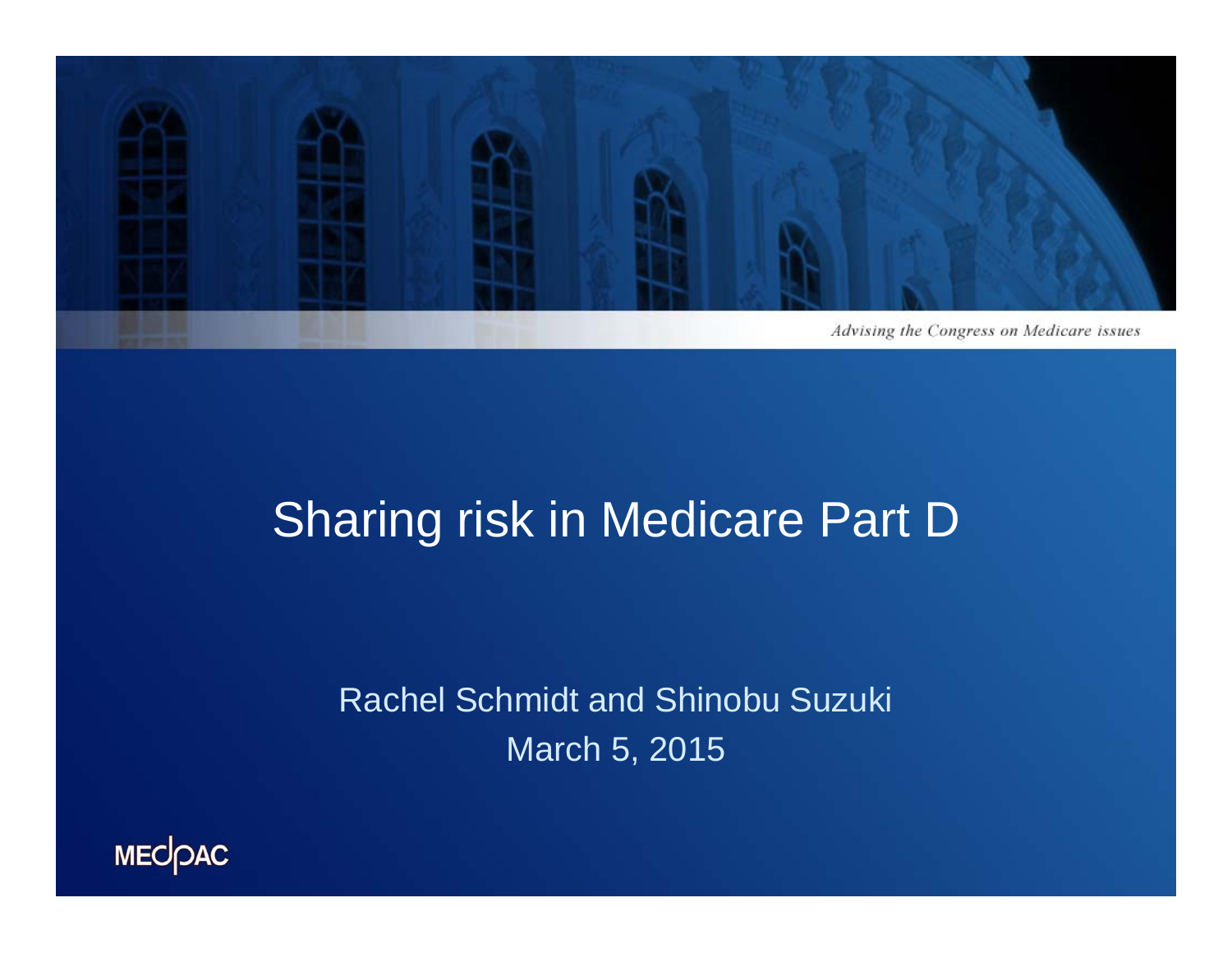### Roadmap

- **Recap from October 2014 meeting**
- **Observed patterns of reinsurance and risk** corridor payments
- **Feedback from plan actuaries**
- **Numeric examples**
- **Next steps**

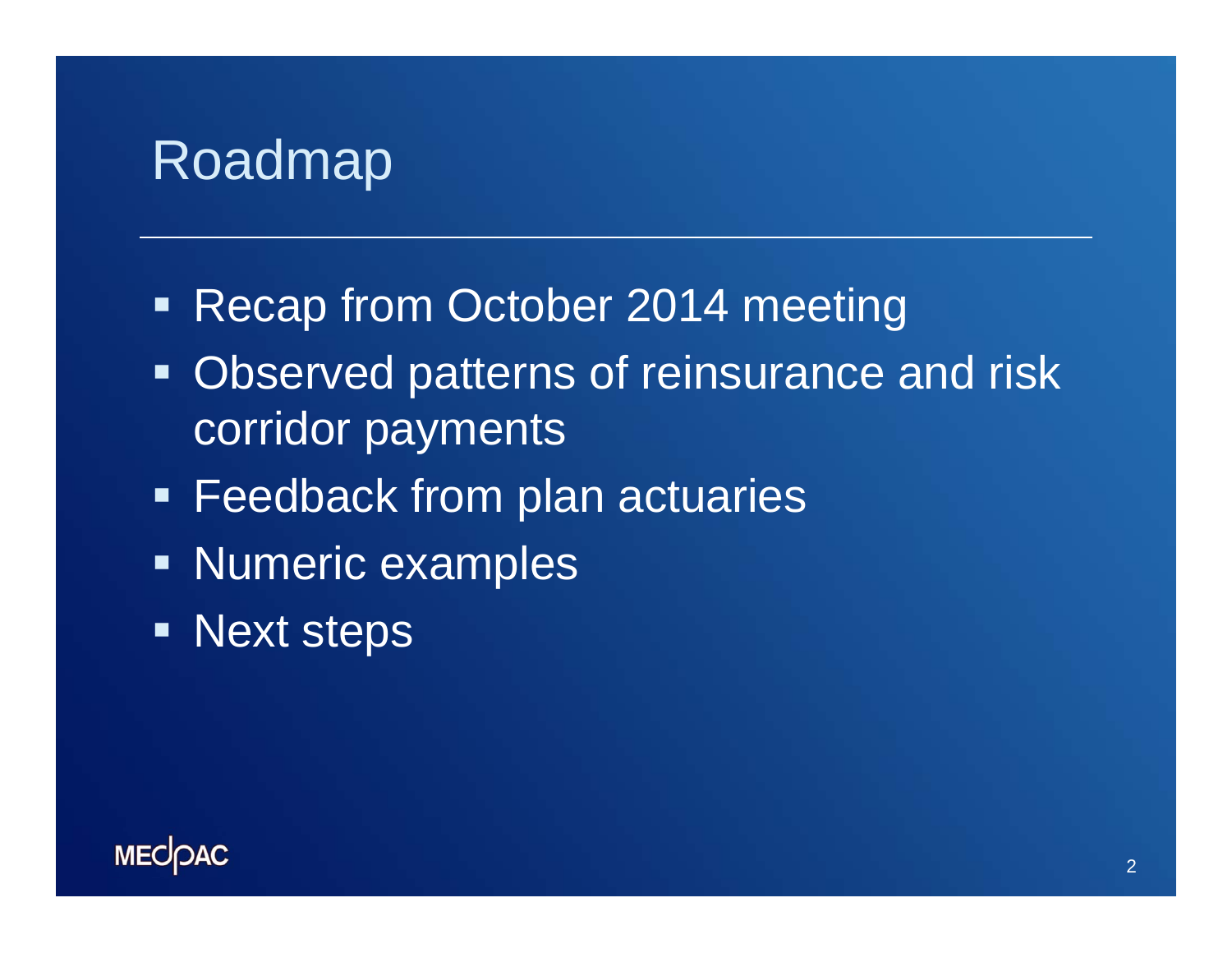### Part D's approach

### **Private plans deliver drug benefits**

- **Compete for enrollees**
- Drug-only plans or part of Medicare Advantage
- н. Medicare pays for nearly 75% of basic benefits, enrollees pay almost 25%
	- **Monthly capitated payments to plans**
	- **Plan premiums vary depending on their bids**
	- Medicare has other subsidies that offset risk
- **EXA:** Low-income subsidy provides extra help with premiums and cost sharing to 30% of enrollees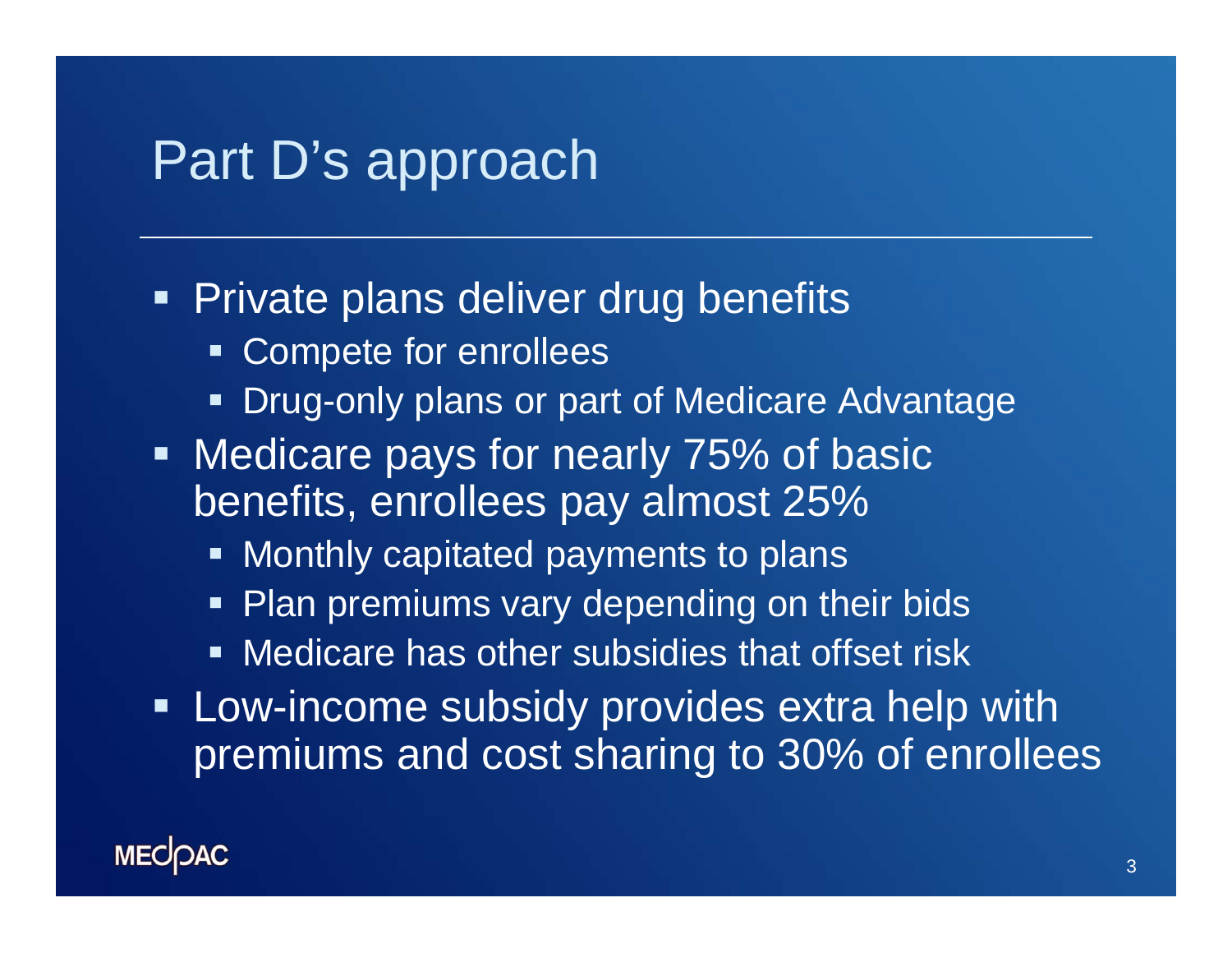# Mechanisms for and objectives of risk sharing in Part D

| <b>Mechanism</b>                                                                                                                           | <b>Objective</b>                                                                                                                                                                                          |  |  |
|--------------------------------------------------------------------------------------------------------------------------------------------|-----------------------------------------------------------------------------------------------------------------------------------------------------------------------------------------------------------|--|--|
| <b>Direct subsidy: Medicare's</b><br>subsidy that lowers premiums for<br>all enrollees. Medicare pays plans<br>a monthly capitated amount. | Plan sponsors manage enrollees'<br>benefit spending because the sponsor<br>loses money when spending is higher<br>than payment + enrollee premium.                                                        |  |  |
| <b>Risk adjustment</b>                                                                                                                     | Counters the incentive for sponsors to<br>avoid high-cost enrollees                                                                                                                                       |  |  |
| <b>Individual reinsurance</b>                                                                                                              | Counters the incentive for sponsors to<br>avoid high-cost enrollees                                                                                                                                       |  |  |
| <b>Risk corridors</b>                                                                                                                      | Initially used to establish the market<br>for stand-alone drug plans<br><b>Protection against unanticipated</b><br>$\bullet$<br>benefit spending (e.g., introduction<br>and wide use of a high-cost drug) |  |  |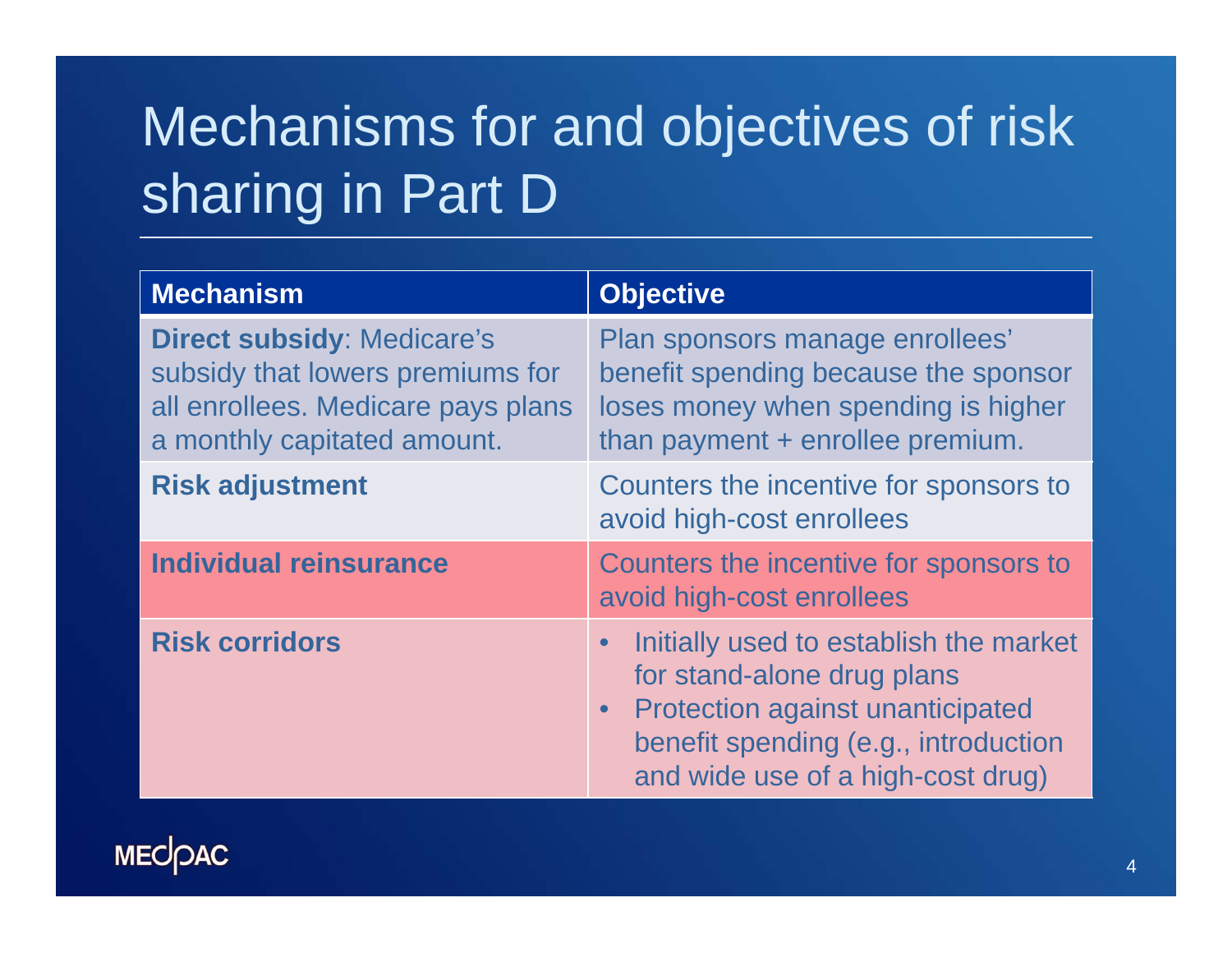## Individual reinsurance: Medicare pays for 80% of benefits above the OOP threshold



Note: OOP (out of pocket).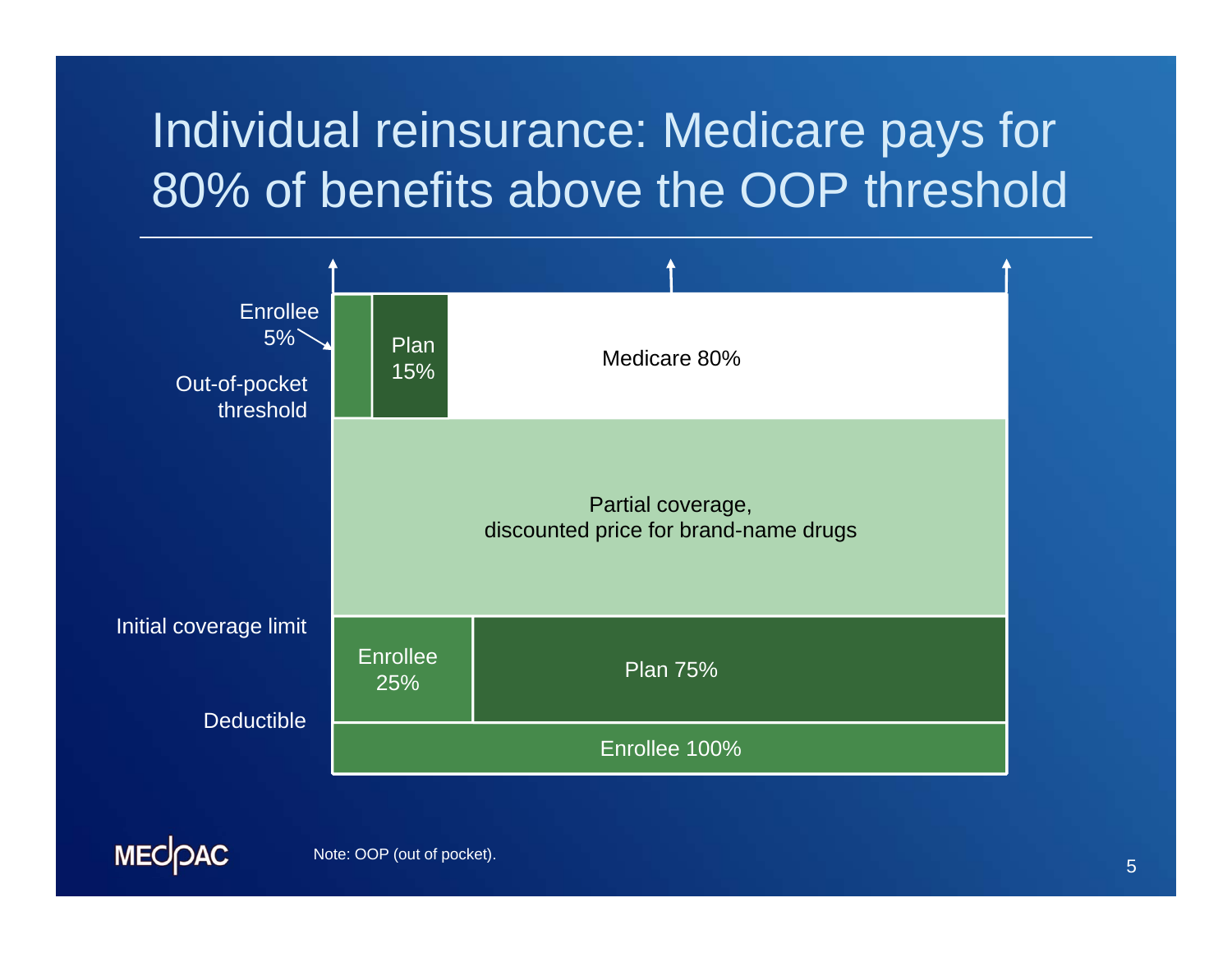# Current structure of risk corridors: actual costs relative to bids

|                           | 90%<br>of bid | 95%<br>of bid |                   | 105%<br>of bid     | 110%<br>of bid            |
|---------------------------|---------------|---------------|-------------------|--------------------|---------------------------|
| 20% plan,<br>80% Medicare | 50/50         |               | Plan at full risk | 50/50              | 20% plan,<br>80% Medicare |
|                           |               | 100% of bid   |                   |                    |                           |
| Plan gains                |               |               |                   | <b>Plan losses</b> |                           |
| <b>MECOAC</b>             |               |               |                   |                    | $\mathbf{a}$              |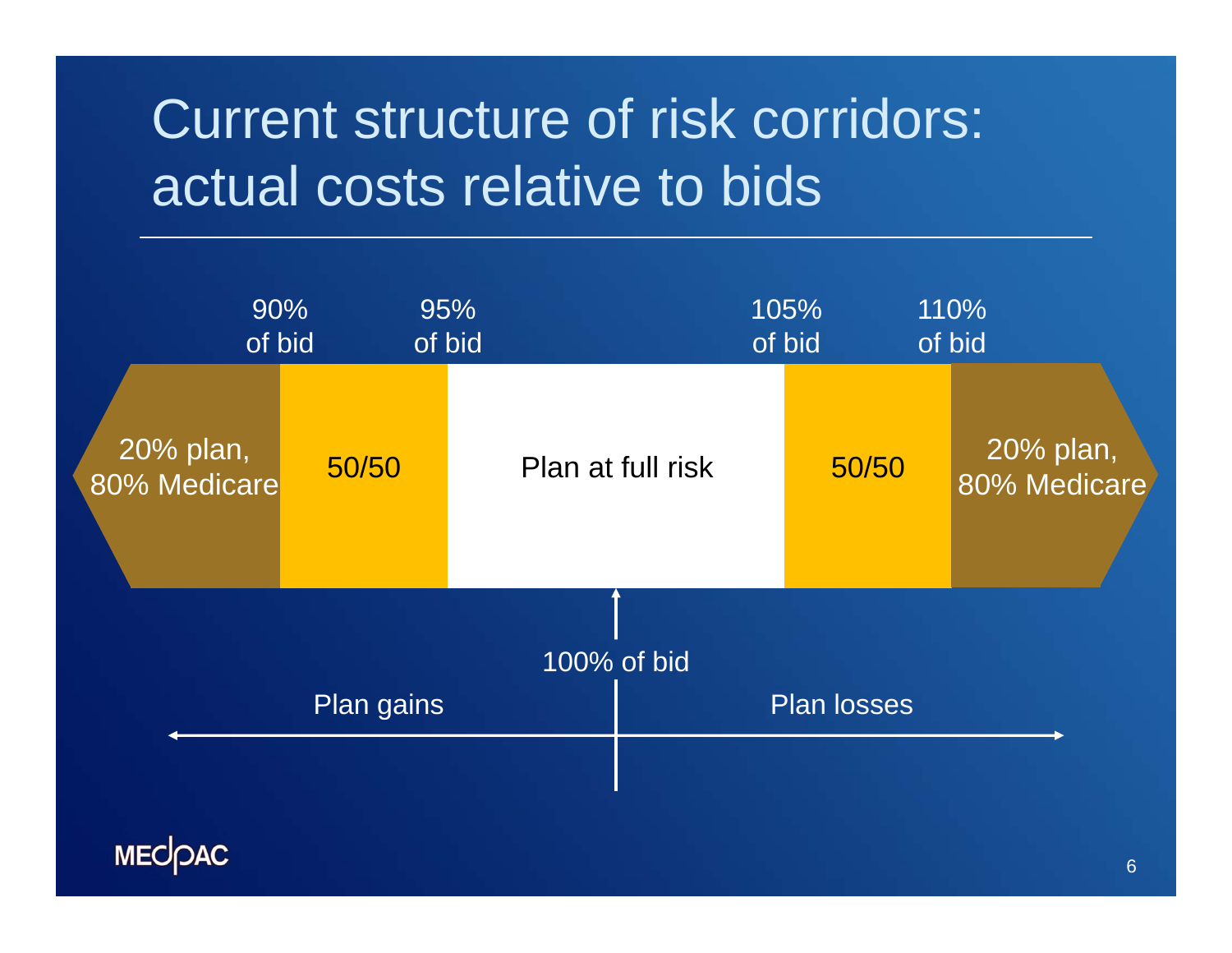## Rapid growth in reinsurance payments, high cost of Low-Income Subsidy



**MECOAC** Source: MedPAC based on Table IV.B.10 of the Medicare Board of Trustees' report for 2014.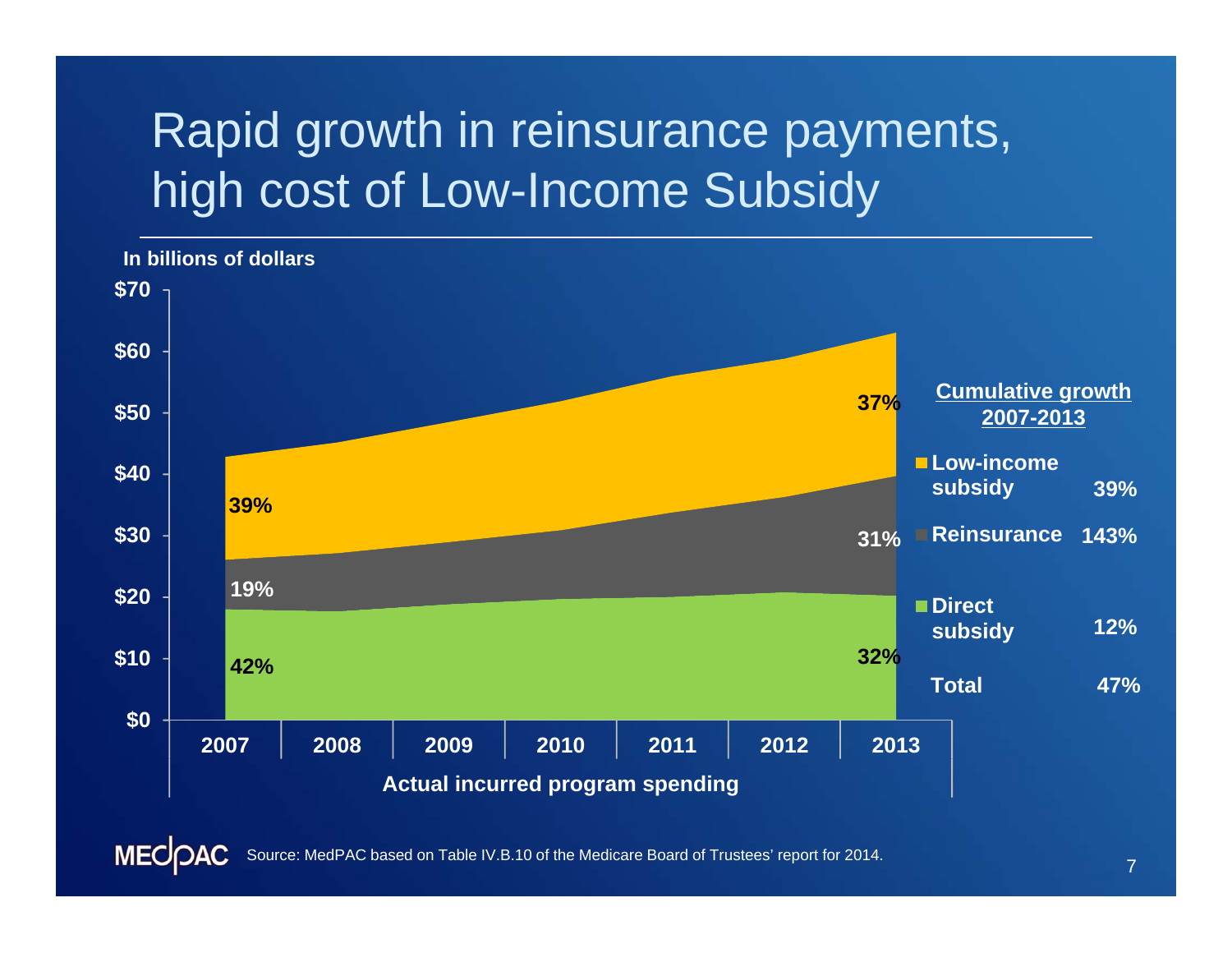## Timing of bids and reconciliation

- Ξ Benefit year starts January 1
- Previous June, sponsors submit bids with estimates of:
	- **Benefit spending for an enrollee of average** health (net of rebates and discounts)
	- **Example 20 Figure 10 Figure 20 Figure 20 Figure 20 Figure 20 Figure 20 Figure 20 Figure 20 Figure 20 Figure 20 Figure 20 Figure 20 Figure 20 Figure 20 Figure 20 Figure 20 Figure 20 Figure 20 Figure 20 Figure 20 Figure 20**
	- **Expected individual reinsurance**
- **CMS uses bids to set prospective payments**
- 6 months after end of benefit year, CMS reconciles prospective with actual payments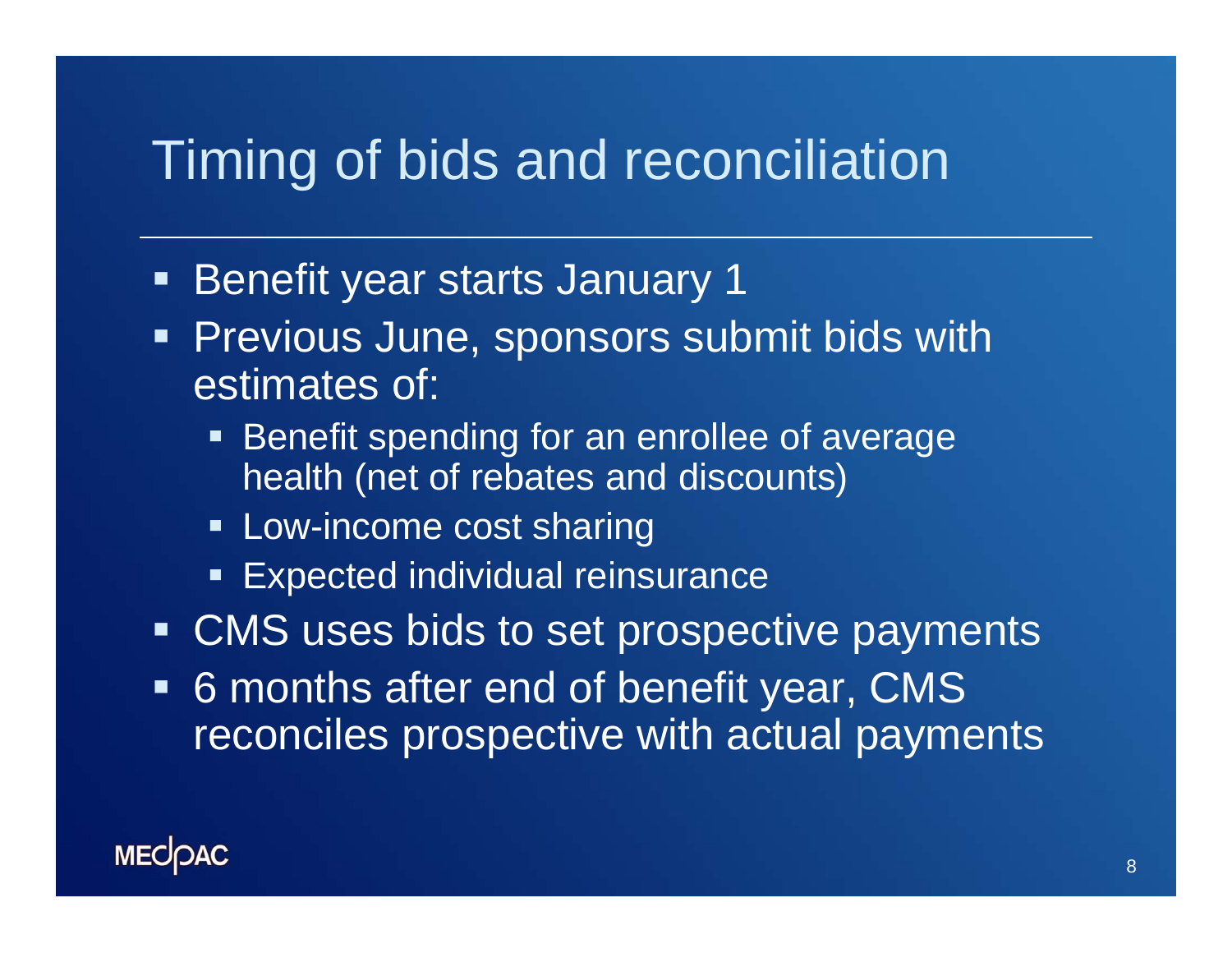### Patterns of reconciliation payments

### **Reconciliation payments from Medicare to plans in \$billions**



Source: MedPAC based on data from CMS.Data are preliminary and subject to change.

### **MECOAC**

#### Г Individual reinsurance

- **Sponsors underbid on** catastrophic spending
- **Medicare paid plans**
- Risk corridors
	- **Sponsors overbid on** rest of covered benefits
	- **Example 21 Actual benefits often** 90% of bids or lower
	- Ξ Plans paid Medicare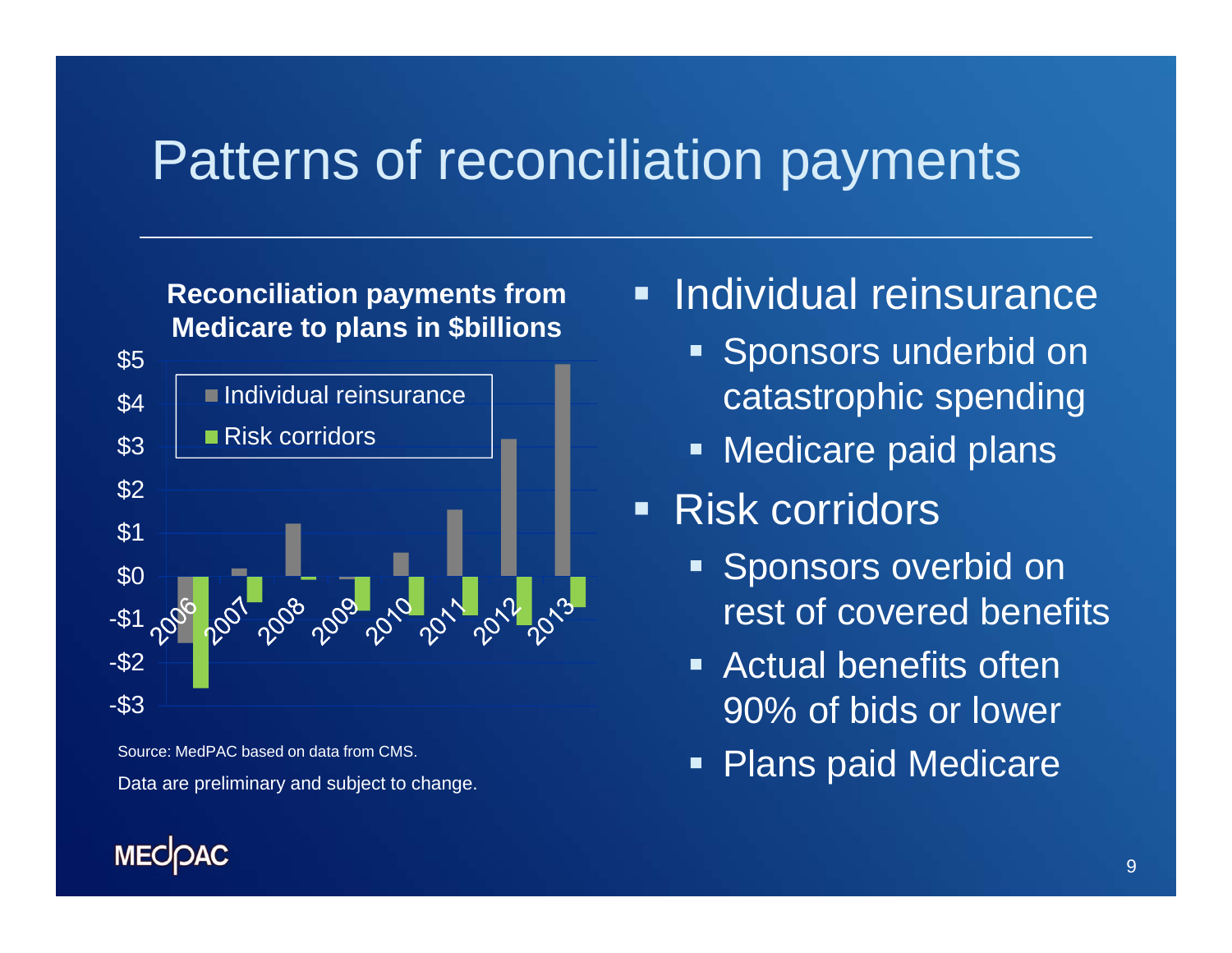### Feedback from plan actuaries

- **Some sponsors use smooth assumptions** to project benefit spending
	- **But growth rates differ by therapeutic class**
	- **Average trend understates catastrophic** spending and individual reinsurance
- When bids are prepared, uncertainty about:
	- **Market entrance and prices of drugs**
	- Rebate and discount agreements
	- **Numbers of LIS enrollees**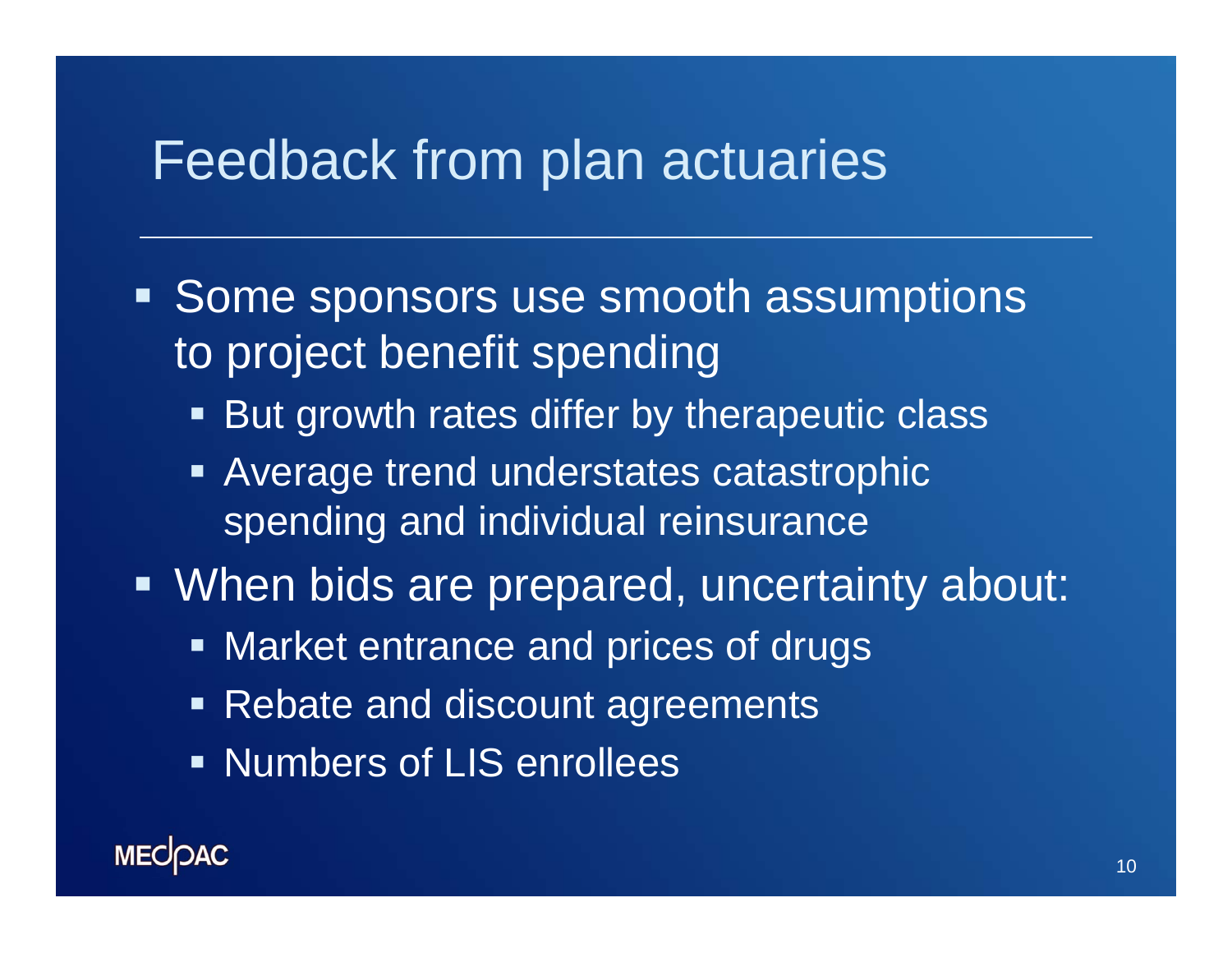## An advantageous way to bid?

- **Uncertainty in key factors that affect plan** bids
- **But we see a pattern in program's** reconciliation payments instead of randomness
- **Reasonable to ask if there is a financial** advantage in plans' bidding approach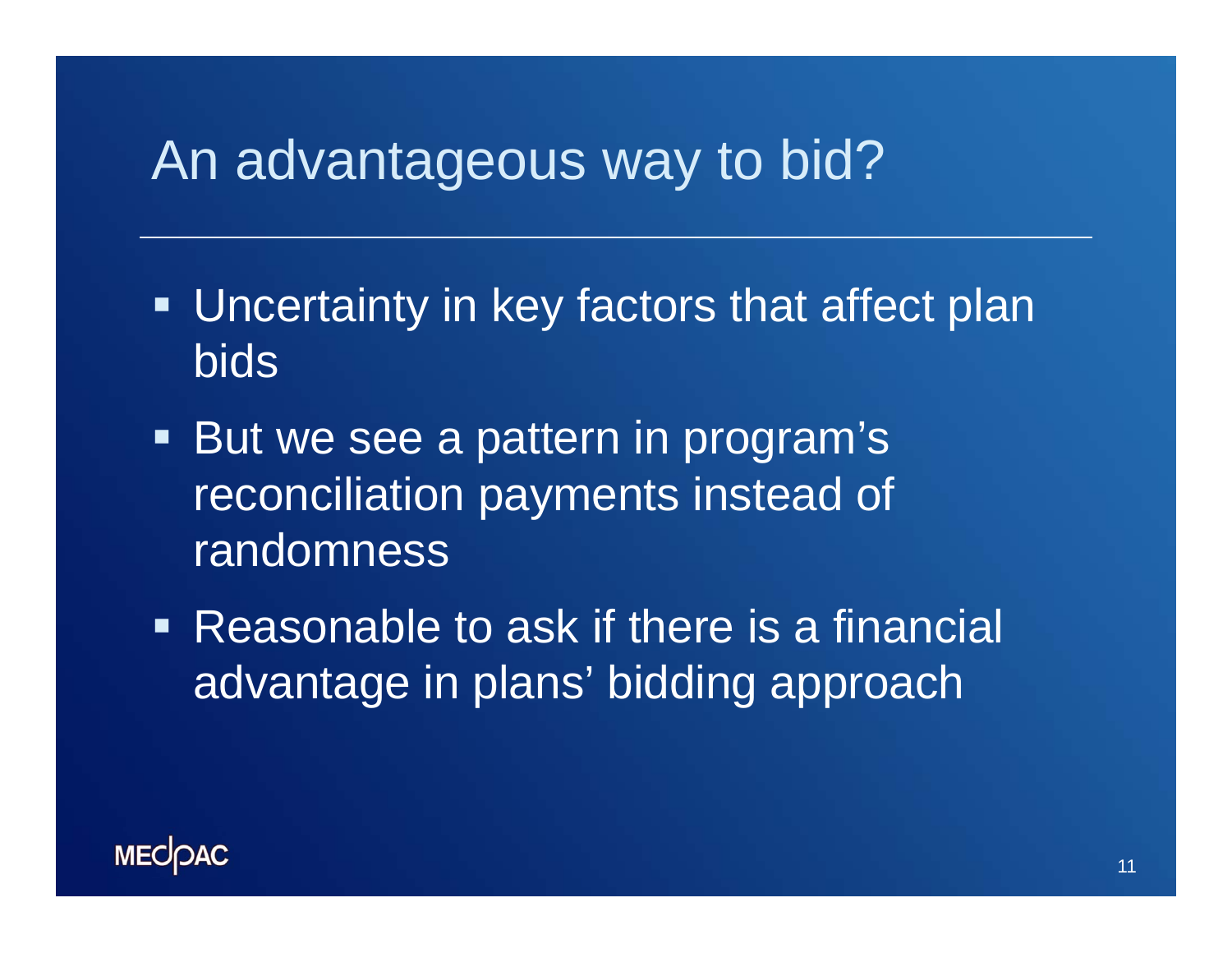### Potential plan approaches to bidding

### **-** Approach #1: focus on premiums

- **Underestimate catastrophic spending**
- **Overestimate rest of benefit spending (but not** high enough to trigger a risk corridor payment)
	- Competitive premium
	- $\checkmark$  Recoup most of the cost "over-runs" above catastrophic threshold at reconciliation
	- ◆ Retain some "excess" profits above those already in bid
	- Lower cash flow due to lower prospective reinsurance payments

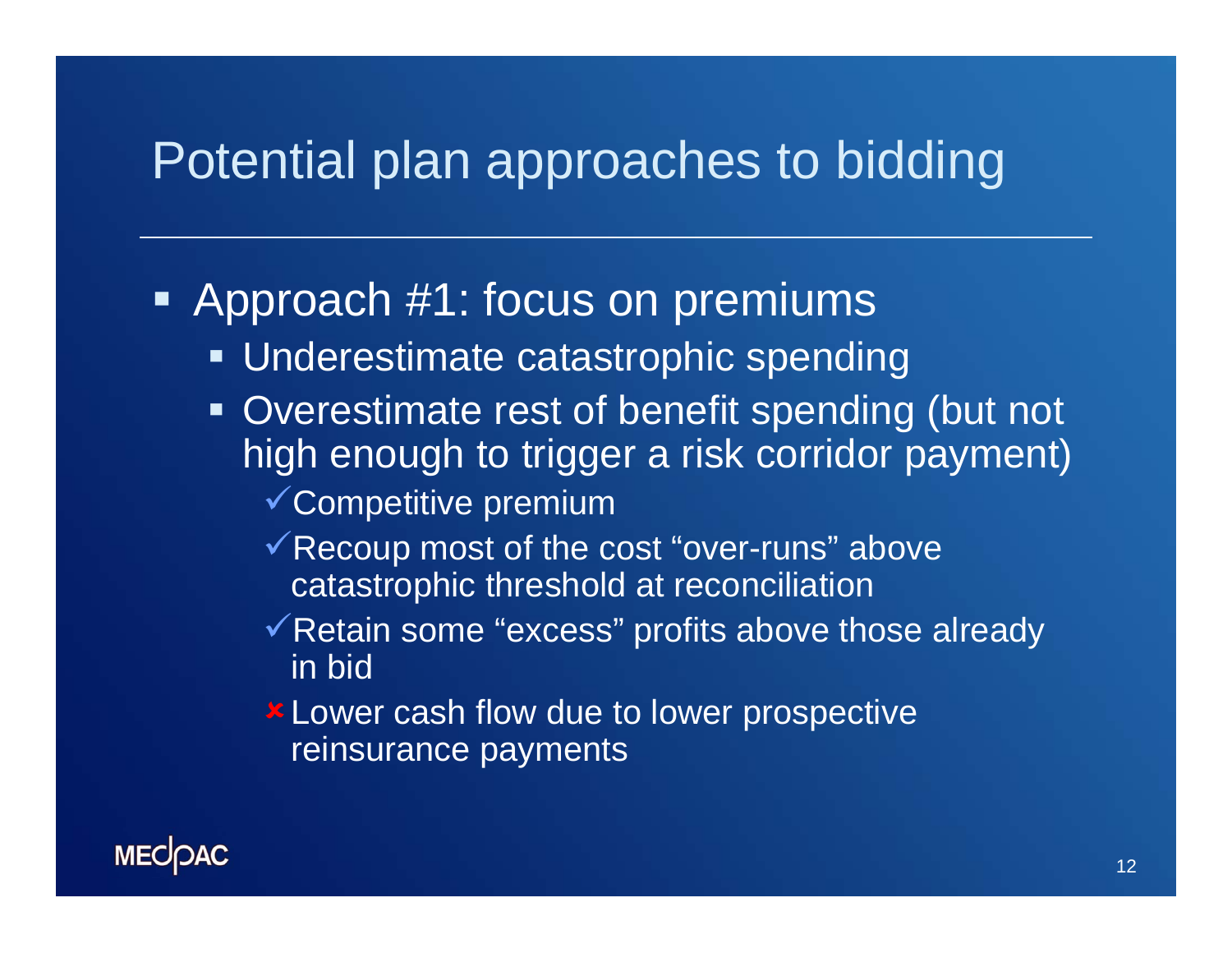## Potential plan approaches to bidding – cont.

- **-** Approach #2: aim for higher profits
	- **Underestimate catastrophic spending**
	- **Overestimate rest of benefit spending, high** enough to trigger a risk corridor payment
		- Recoup most of the cost "over-runs" above catastrophic threshold at reconciliation
		- √ Retain larger "excess" profits, even after paying a portion back to Medicare
		- Less competitive (higher) premium
		- **\* Lower cash flow due to lower prospective** reinsurance payments

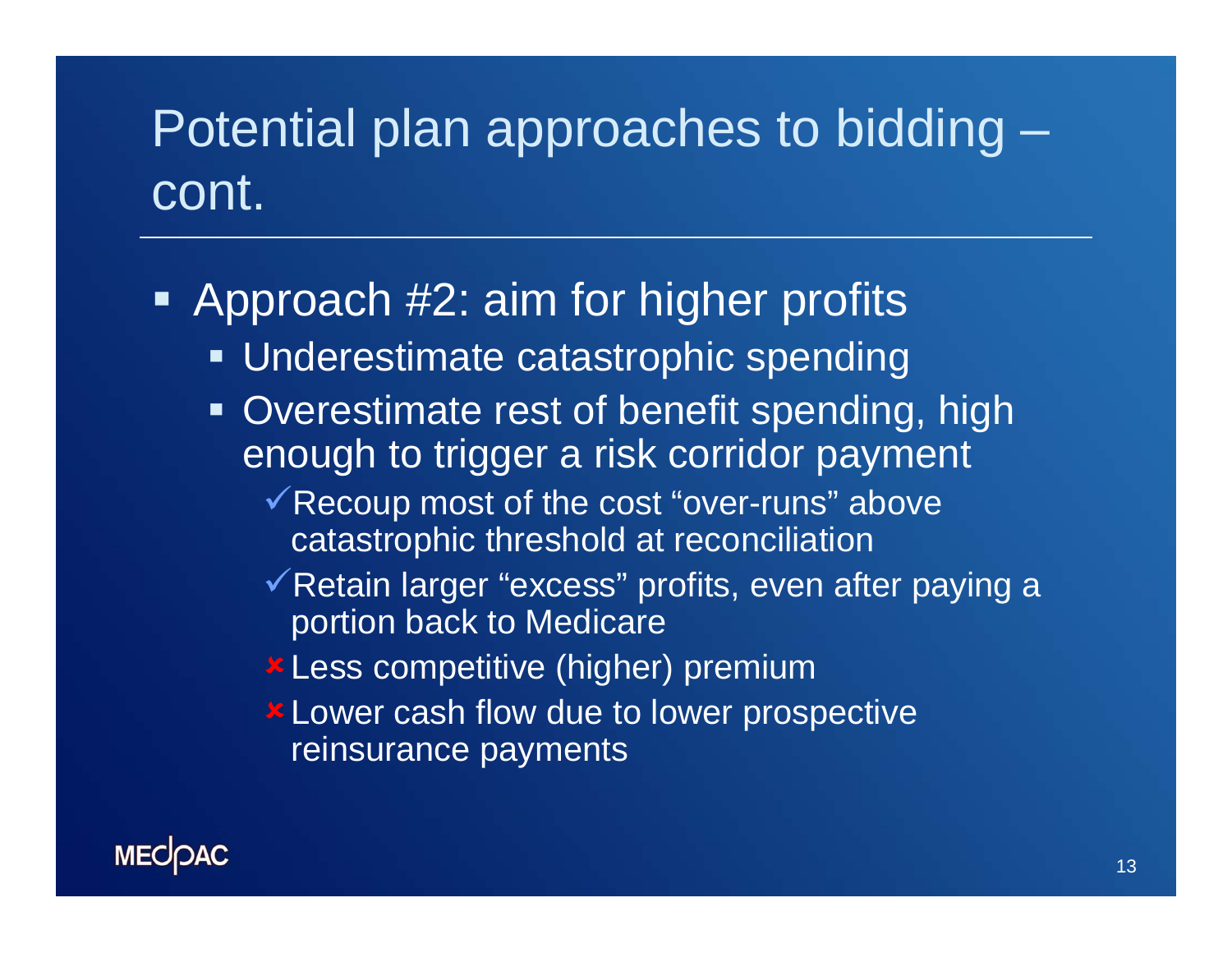# Numeric example

|                              | <b>Plan bid</b> | <b>Actual</b><br><b>cost</b> | <b>Notes</b>                                                                                            |  |
|------------------------------|-----------------|------------------------------|---------------------------------------------------------------------------------------------------------|--|
| Plan at risk                 | \$60.00         | \$54.00                      |                                                                                                         |  |
| Reinsurance                  | \$40.00         | \$48.00                      | <b>Higher covered benefit because</b><br>coverage is more generous above<br>catastrophic threshold      |  |
| <b>Total covered benefit</b> | \$100.00        | $$102.00 \leftarrow$         |                                                                                                         |  |
| Enrollee premium (25.5%)     | \$25.50         |                              | $$25.50$ $\leftarrow$ Should have been \$26                                                             |  |
| <b>Reconciliation</b>        |                 |                              | <b>Additional payments from</b><br>$+$ \$8 $\leftarrow$ Medicare for higher reinsurance<br><b>costs</b> |  |
| Plan extra profit            |                 |                              | Difference between \$60 (direct<br>$+$ \$6 $\blacktriangle$ subsidy/premium) and \$54 (actual<br>cost)  |  |

MECDAC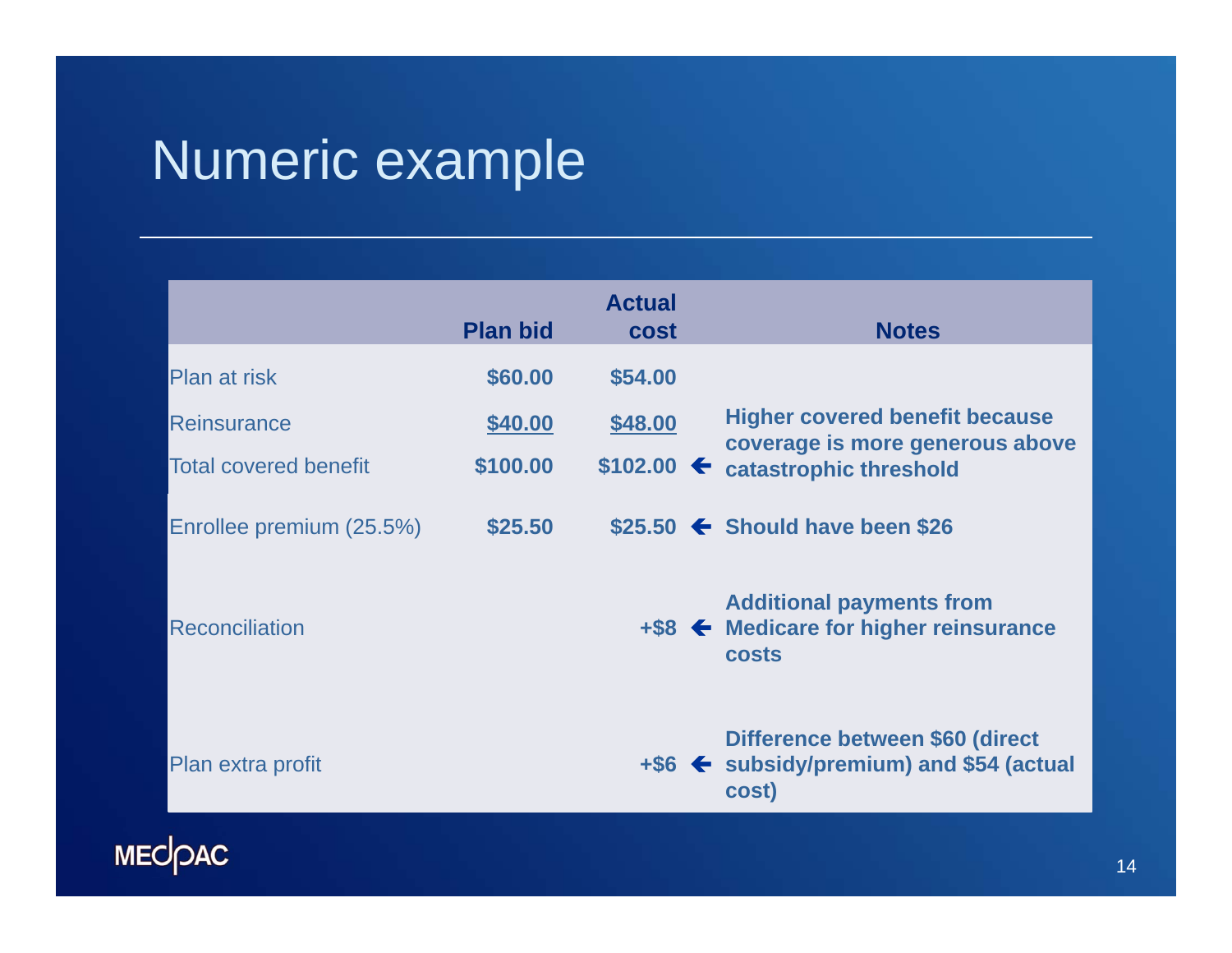## Potential policy approaches

- **Combine changes to risk sharing with** other policies to balance competing goals
- Risk sharing options
	- Risk for costs above catastrophic threshold (reinsurance)
		- Plans bear more risk (> 15%)
		- **Private provision of reinsurance**
	- **Example 1** Changes to risk corridors
- **LIS** policies